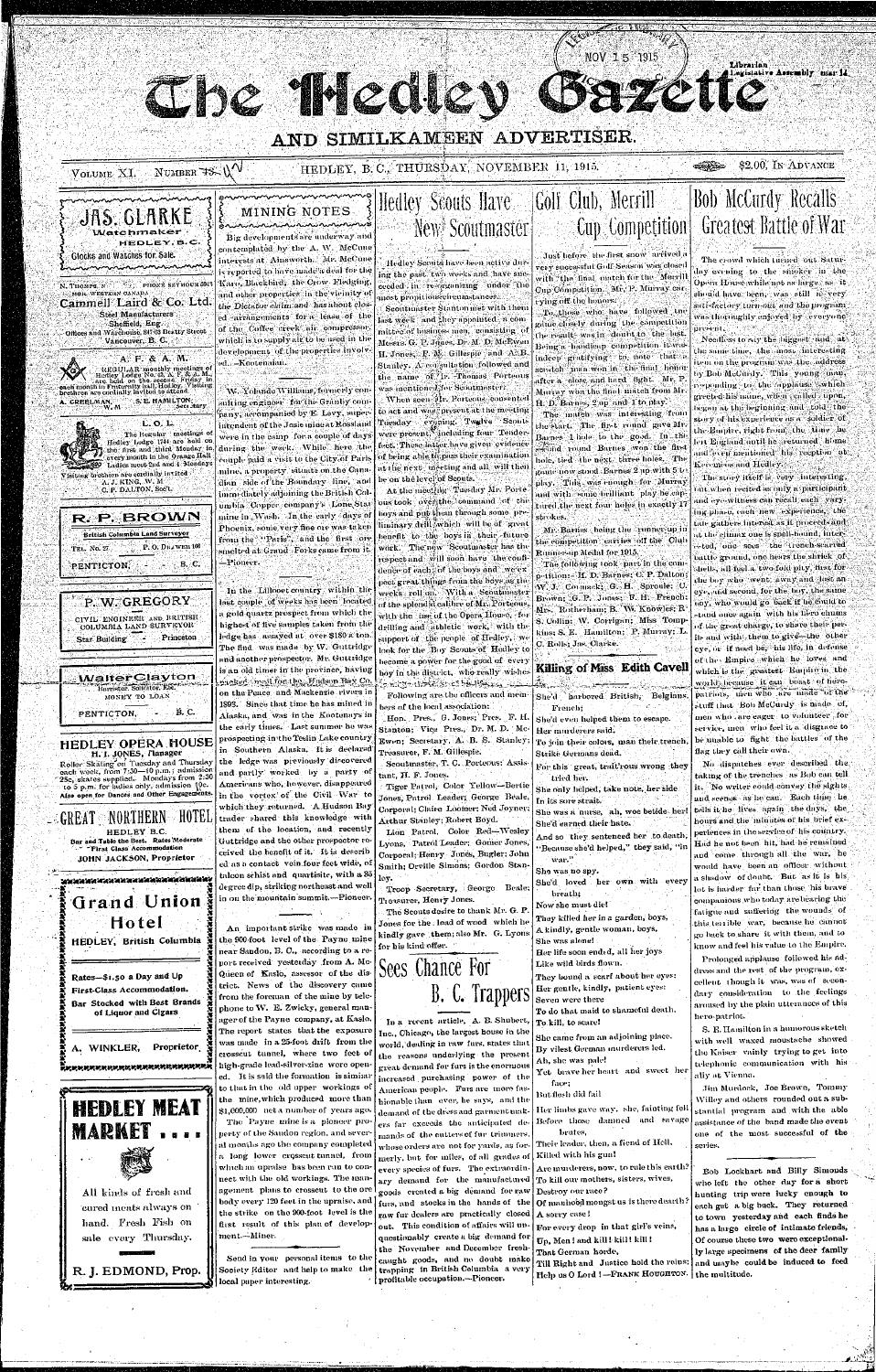

such a fester-pimple as this. To the credit of the lawabiding town of Keremeos, be it said that no demonstration followed. But the low skunk is ostracised in the community and if he fails to get out at once it is only because the manhood in him is at such a low obb as to have lost sensibility to the commonest of the human emotions—self respect.

A glance at the list of contents of the November issue of Rod and Gun in Canada magazine indicates that this number is of general interest to the outdoor lover and sportsman, while a reading of the number justifies the first impression. "Big Alex and the Portage of Death" is a Hudson Bay story by R. J. Fraser of pathetic interest, concerning a veritable "portage of death" which was negotiated by an unfortunate band of Indians, the victims of a factor's cruelty. "Martin and the Mortgage" is another of H. C. Haddon's stories and has to do with the capture of a den of black fox puppies. "How Saunders caught the Game Hog" is a story of deer hunting by camera vs deer hunting by gun, written and illustrated by F. V. Williams. There are other stories that make a like appeal to the readers of a sportsman's magazine as well as the usual special departments devoted to guns and ammunition, fishing, etc. W. J. Taylor, Limited, Woodstock, Ont. are the publishers.

Talk about the Gazette. Let us send a copy to your friends in the Old Country.

the Champagne district.We can hear the bombardment and it is sure some noise. Fritz has been shelling our front line pretty good this last couple of lays, rather looked as if he had a notion of coming across but not yet. Sometimes I rather wish he would try it just to break the monotony.

I saw Jack Craig at Shorncliffe be- $\log I$  left. He looked pretty tough, got it a deal-hurder-than he thought  ${\bf I}$ guess. Hawkes was there also and expected to be coming out again soon.

Davey Jones and Bristo and the old } bunch are much the same. Rankin had the  $\,$  misfortune the other  $\,$  day or night rather in opening a can of bully beef, to let his knife-slip and it caught him in the eye. He was sent to the hospital but I have not heard whether it was serious or not. Old "Rusty" Bob Hogg is sure looking his best never saw bim look better and the way he can pound the big drum isn't slow. Etches had an attack of La Grippe but seems to be pretty well all ight again.

Old Jack O'Neil is looking pretty tongh with - bad feet and - boils on his ieck. He has grown old but they have-got-him a-good job now, looking after the officers' horses, so it is not so and for him. He is still able to peddle the hot air and has it all planned how he will spend—the time after | the war. You will have the pleasure of keeping him six months at least.

Well Robert my paper is exhausted  $\rm o\,$  will close. The boys all join in  $\rm |$ sending their best regards to you. Give my best regards to all and be sure and write when you can, from as ever.

Yours to the finish, Pte. W. R. Hope, 77720.

Billy

new bridge?" "I don't know," said the bridge builder, whether the engineer has got the picture drawed yet or not, but the bridge is up and the trains is passin' over it."

### "Hock Der Kaiser"

Der Kaiser von das Fatherland-Und Gott and I all dings command: Ve two-ach! Don't you understand Meinself -und Gott!

Vile some men sing der hower Divine, Mein soldiers sing 'Die Wacht am Rhein,'

Und drink der health in Rhenish wine Of me-und Gott! Dere's Franc, she swaggers all aroundt She's ausgespieldt—she's no aggound, To much we think she don't amound, Meinself-und Gott

She vill not dare to fight again; But if she shouldt Pll show her blain Dot Elsass and (in French) Lorraine, Are mein-by Gott!

Dere's Grandma dinks she's nicht schmall beer,

Midt Beors and such she interfere: She'll learn none own dis hemisphere But me-und Gott!

She dinks, good Frau, from ships she's got

Und soldiers midt der scarlet coat, Ach! We could knock, dem, Poof! Like dot,

Meinself-midt Gott! In dimes of peace brebare for wars, I bear der helm and spear of Mars Und care not for den thousand Czars, Meinself--midt Gott!

In fact I humor efry whim, Mit aspect dark und visage grim; Gott pulls mit Me and I mit Him, Meinself--und Gott!



It is this country's duty, and we should see it is made plain, To guard from want our Soldier Boys who were striken and not slain. We know how well they did their share, and made Australia's fame; The wolf of want they should never see, if our people play the game. We must all do our best for our gallant lads, the rich and poor alike, And when the iron's red, dear friends, that is the time to strike. So hand your contributions in, be it penny or a pound, There is a time to do your best, THAT time has now come round.

-HARRY HOWE, Brunswick

 $D. J.$  INNIS

Proprietor

Phone 12.